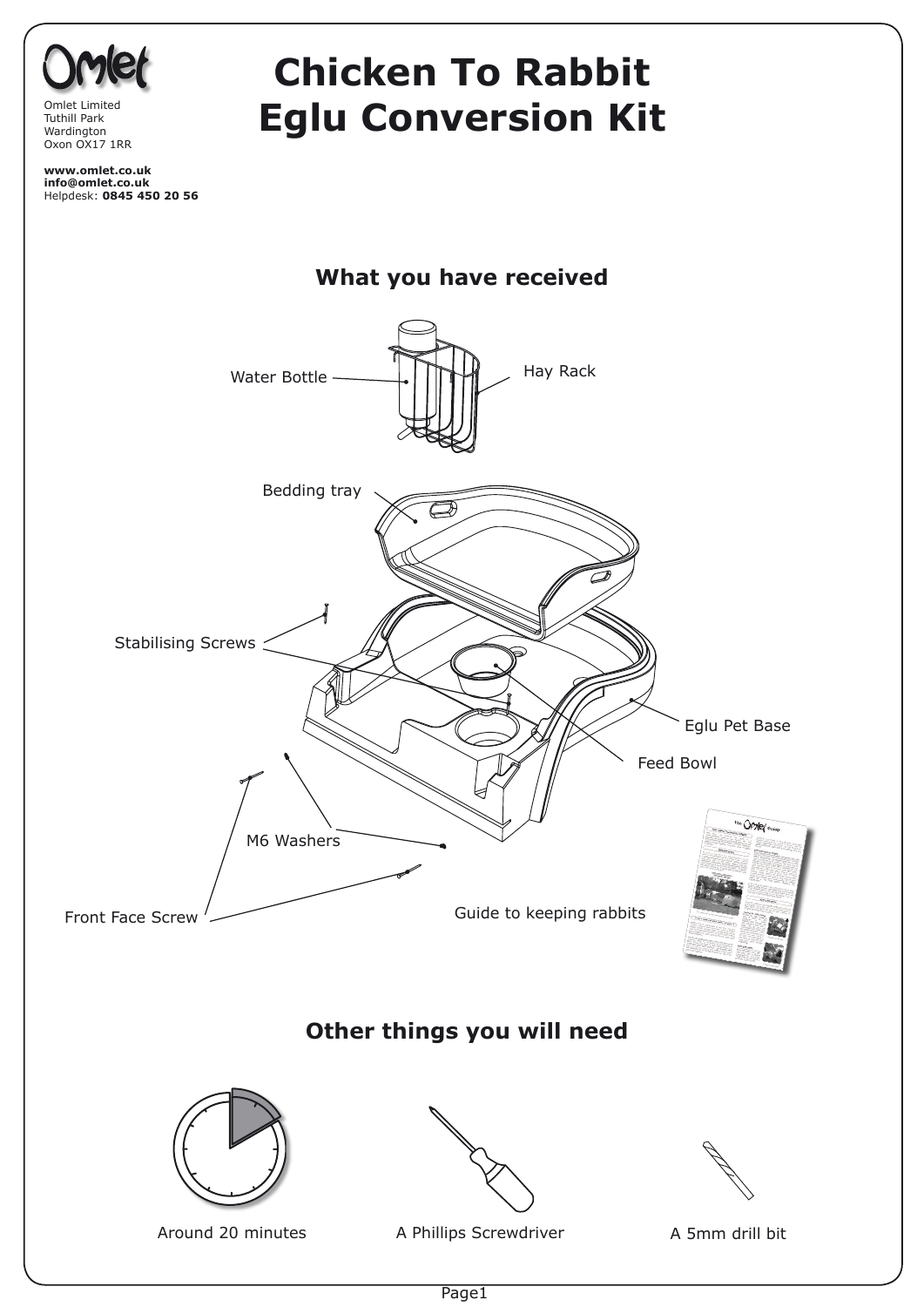**NOTE:** Please take care when tightening and untightening the screws. Be careful not to damage the head of the screw. TIP - Press hard when screwing and unscrewing.



b.